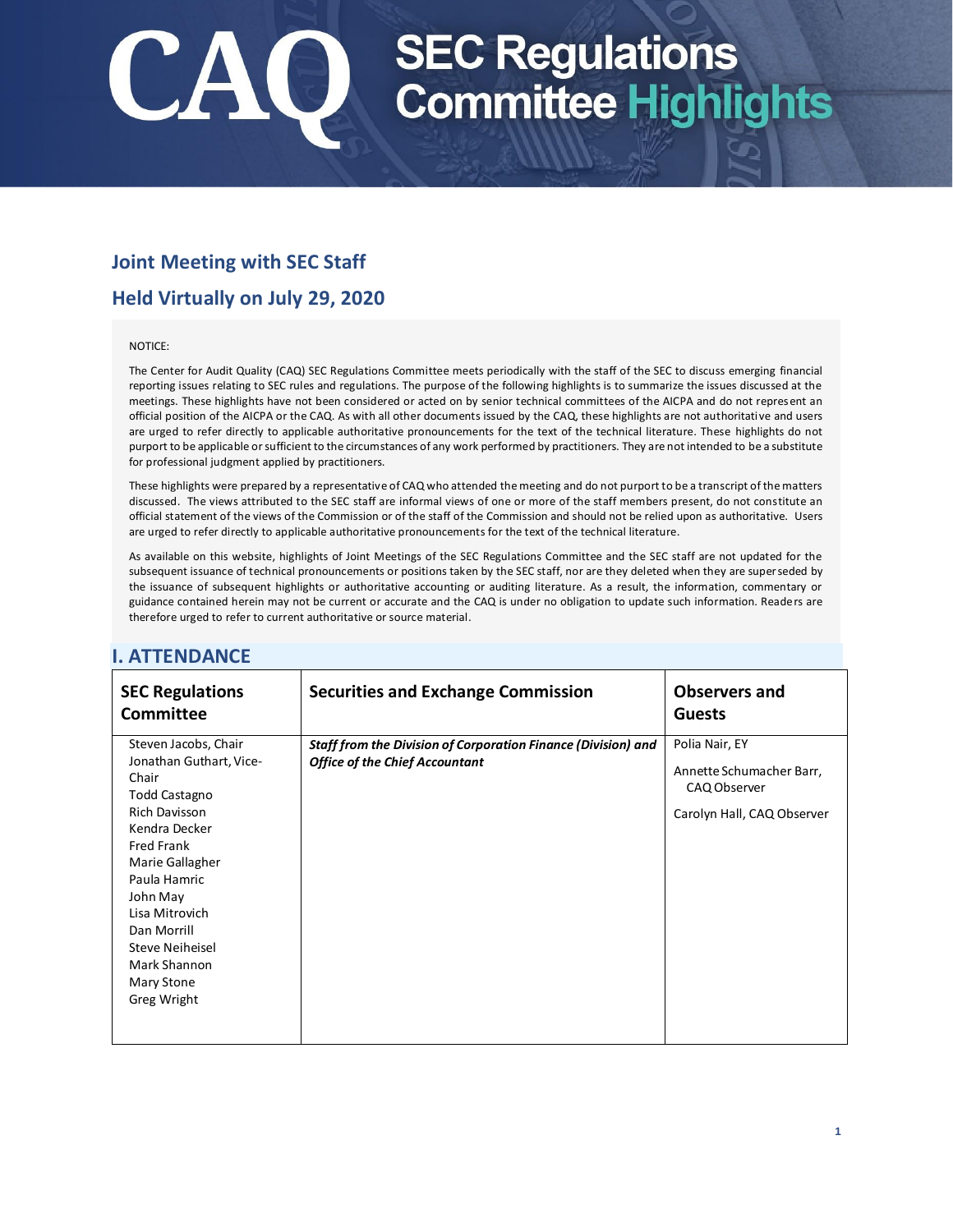# SEC Regulations<br>Committee Highlights

## **II. ORGANIZATIONAL, PERSONNEL AND PROJECT UPDATES**

### **A. Committee Update**

Steven Jacobs announced the following changes to the Committee's membership:

- Mark Shannon will replace Brad Davidson at Crowe's representative.
- Scott Wilgenbusch will replace Rich Davisson as RSM's representative.

Steven acknowledged and thanked Brad and Rich for their many years of dedicated service to the Committee.

#### **B. Financial Reporting Manual (FRM) Update**

The staff expects to issue an updated FRM that reflects some recent rulemaking, including the updated definitions of a smaller reporting company (SRC) and large accelerated filer/accelerated filer, the [disclosure update and simplification amendments,](https://www.sec.gov/rules/final/2018/33-10532.pdf) as well as to update the FRM for the FASB adoption dates for certain new standards and certain other questions that have come up over the last year at the Committee meetings. For example, the FRM will include the staff's expectation as to the professional standards to be applied in issuing the audit opinion on target company financial statements included in filings of special purpose acquisition companies (SPACs). However, the update will not reflect recent amendments to Regulation S-X, including Rules 3-05, 3-10, 3-16, 3-14 and Article 11.

### **III. CURRENT FINANCIAL REPORTING MATTERS**

#### **A. Topic 842 adoption date for a non-emerging growth company in an initial registration statement**

The FASB recently issued [Accounting Standards Update \(ASU\) 2020-05,](https://fasb.org/jsp/FASB/Document_C/DocumentPage?cid=1176174696379&acceptedDisclaimer=true) *Revenue from Contracts [with Customer \(Topic 606\) and Leases \(Topic 842\): Effective Dates for Certain Entities](https://fasb.org/jsp/FASB/Document_C/DocumentPage?cid=1176174696379&acceptedDisclaimer=true)*, deferring the effective date for *Topic 842* for non-public business entities (non-PBEs) to fiscal years beginning after December 15, 2021. This deferral expands the time period between adoption by public business entities (PBEs) and non-PBEs to three years.

The Committee asked the staff for its views regarding Topic 842 adoption dates for a company that does not qualify as an emerging growth company (EGC) and completes its initial public offering (IPO) in the second year, or beyond, after the PBE adoption date (e.g., 2020 or later for a calendar year-end company).

The staff indicated their view that an IPO registration statement of a non-EGC should apply the PBE adoption dates for all standards that apply the PBE definition, including Topic 842. However,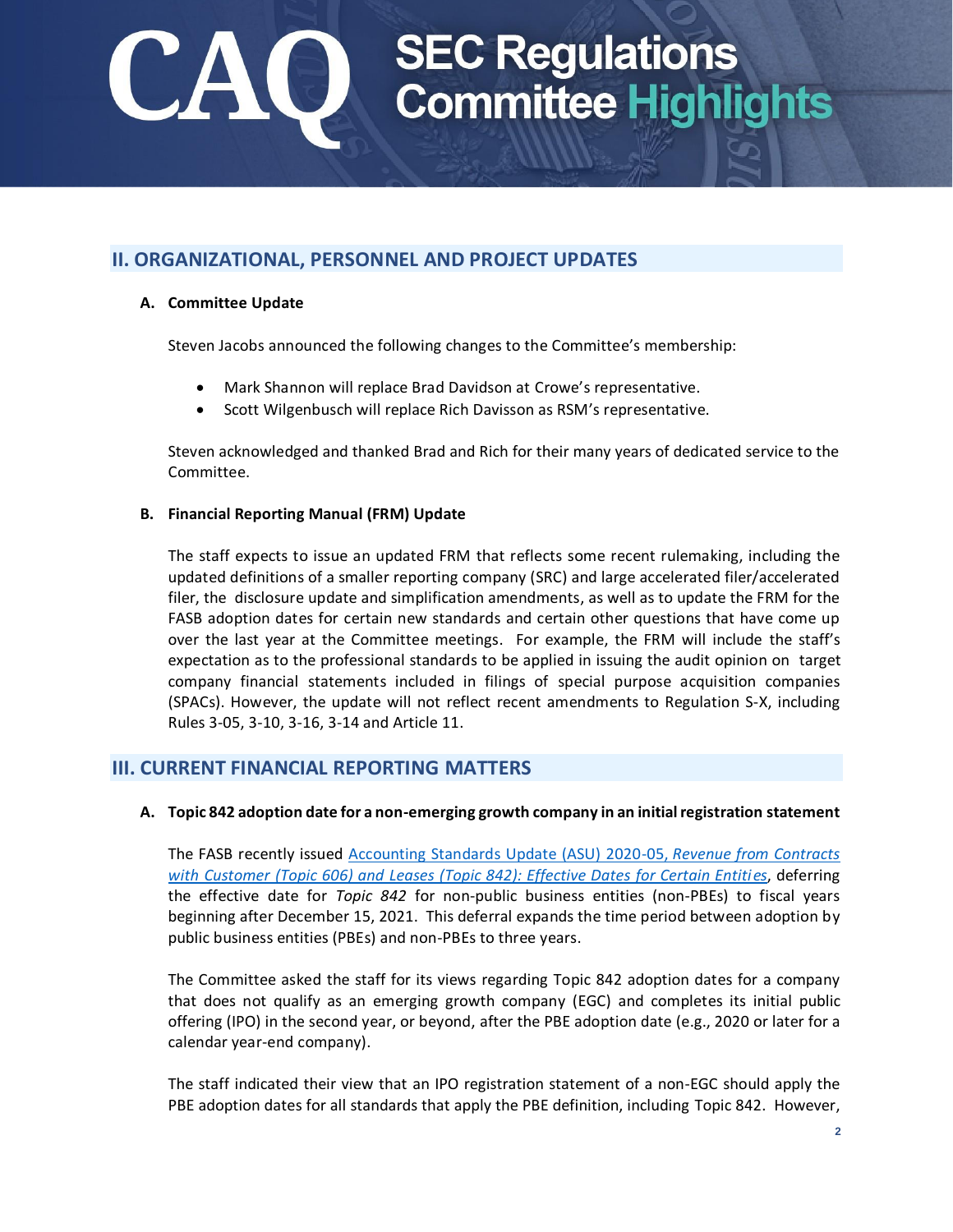# **SEC Regulations<br>Committee Highlights**

if an entity believes it has a reasonable basis to support an alternative conclusion under GAAP and SEC rules and regulations, the staff is available for consultation.

### **B. Financial statement requirements in an S-4 and/or merger proxy for a non-reporting target merging with a public operating company, shell company or SPAC in a reverse merger**

The Committee noted that it has observed an increase in the volume of reverse merger transactions where a non-reporting operating company (non-reporting target) merges with a shell company or SPAC. In many of these transactions, the non-reporting target is deemed to be the accounting acquirer. As stated in FRM 2200.1, the determination of the target company follows the legal form of the transaction irrespective of the accounting for the transaction and that target's financial statement requirements in Form S-4 are based on factors including whether it is a reporting or non-reporting company.

As it relates to the adoption of new accounting standards, ASU 2017-13*[, Revenue Recognition](https://www.fasb.org/jsp/FASB/Document_C/DocumentPage?cid=1176169363918&acceptedDisclaimer=true)  [\(Topic 605\), Revenue from Contracts with Customers \(Topic 606\), Leases \(Topic 840\), and Leases](https://www.fasb.org/jsp/FASB/Document_C/DocumentPage?cid=1176169363918&acceptedDisclaimer=true)  [\(Topic 842\), Amendments to SEC Paragraphs Pursuant to the Staff Announcement at the July 20,](https://www.fasb.org/jsp/FASB/Document_C/DocumentPage?cid=1176169363918&acceptedDisclaimer=true)  [2017 EITF Meeting and Rescission of Prior SEC Staff Announcements and Observer Comments,](https://www.fasb.org/jsp/FASB/Document_C/DocumentPage?cid=1176169363918&acceptedDisclaimer=true)* permits an entity that qualifies as a PBE solely because its financial statements or financial information is included in another entity's filing to adopt *Topic 606* and *Topic 842* using delayed adoption dates. (See Topic III(C) below.)

For these reverse mergers, the Committee and staff discussed whether the private operating company could use adoption dates applicable to non-PBEs for the financial statements of the nonreporting target (accounting acquirer). The staff indicated that if the SPAC or shell company is an EGC that elected to defer accounting standard adoption, the target meets the criteria to be an EGC, and the merged entity will maintain EGC status following the consummation of the transaction, then the target would be able to apply non-PBE adoption dates in its financial statements included in the S-4 filing preceding the merger consummation and in the Form 8-K filed upon consummation of the merger. The staff referred the Committee to the SEC's JOBS Act [FAQ](https://www.sec.gov/divisions/corpfin/guidance/cfjjobsactfaq-title-i-general.htm) 47 and SEC Staff FRM Section 10120.2 on maintaining EGC status upon consummation of the transaction.

#### **C. Extension of FASB Deferral Dates due to COVID-19**

The FASB deferred the effective dates for the new leasing standard for certain entities (such as non-PBEs) as a result of COVID-19. The Committee asked the staff whether it intends to extend similar relief to "other entities" whose financial statements or financial information are included in a filing of a registrant (i.e., Rule 3-05, Rule 3-09, or Rule 4-08(g) financial statements or information). The staff confirmed that its intent is to continue to extend relief based on the principles in the SEC announcement codified in ASU 2017-13. This applies to both the leasing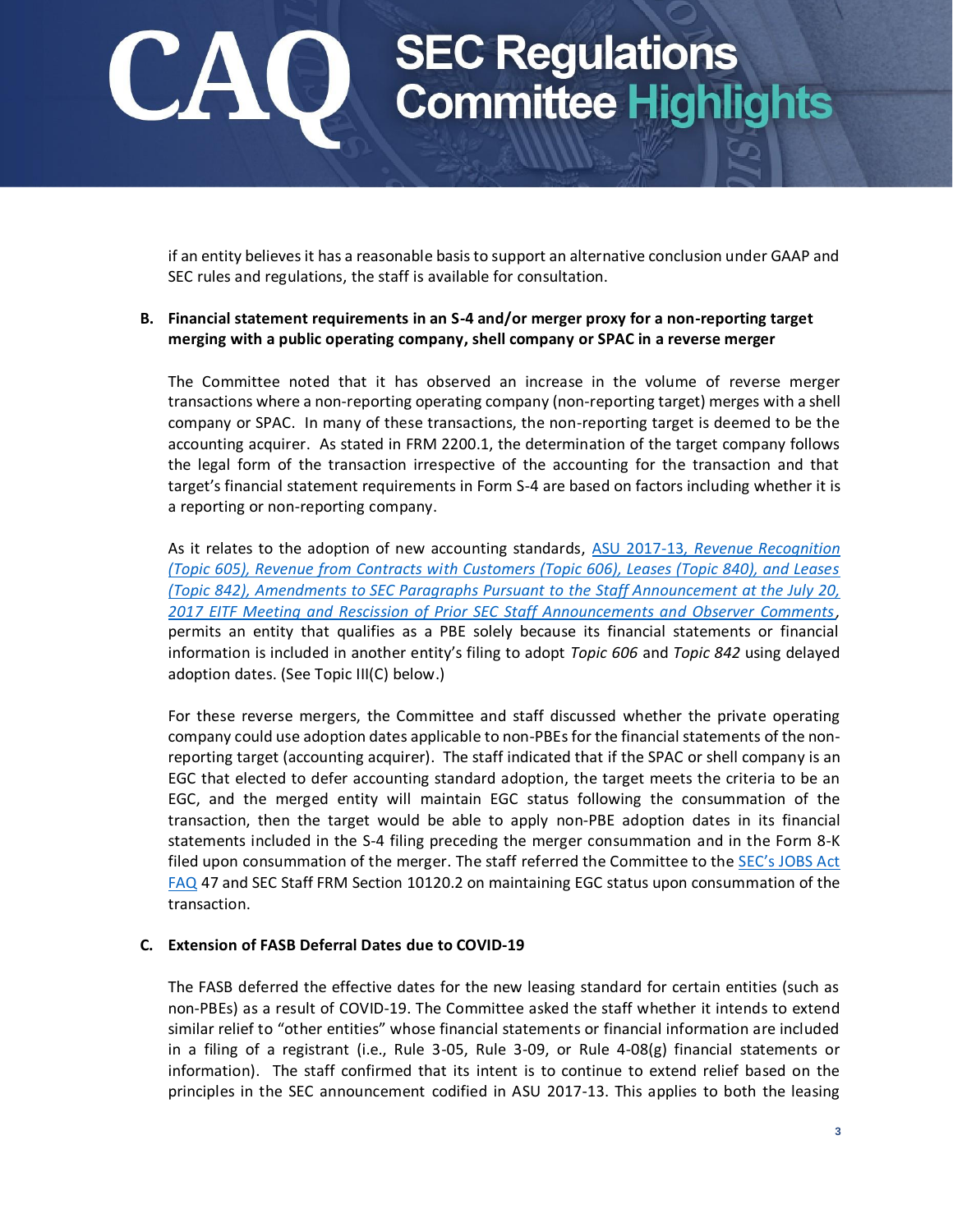# SEC Regulations<br>Committee Highlights

(Topic 842) and revenue standards (Topic 606) that apply the PBE definition and provide separate transition provision for PBEs and non-PBEs.

#### **D. Accounting standards adoption dates for a company upon becoming an "SEC filer"**

The FASB issued ASU No. 2019-09, *Financial Services — [Insurance \(Topic 944\): Effective Date](https://www.fasb.org/jsp/FASB/Document_C/DocumentPage?cid=1176173775805&acceptedDisclaimer=true)*, and ASU No. 2019-10 *Financial Instruments — [Credit Losses \(Topic 326\), Derivatives and Hedging](https://www.fasb.org/jsp/FASB/Document_C/DocumentPage?cid=1176173775344&acceptedDisclaimer=true)  [\(Topic 815\), and Leases \(Topic 842\): Effective Dates](https://www.fasb.org/jsp/FASB/Document_C/DocumentPage?cid=1176173775344&acceptedDisclaimer=true)*, deferring the effective dates for the standards on long-duration insurance contracts, credit losses, leases, and derivatives and hedging. These ASUs include phased-in adoption dates based on, among other criteria, if the entity providing financial statements is an "SEC filer," as defined in the FASB Master Glossary.

An entity that has filed an initial registration statement with the SEC would not meet the definition of an SEC filer until that registration statement is declared effective. Accordingly, an entity in the process of an IPO is not an SEC filer, and that entity may follow accounting standard adoption dates in Bucket 2 that are applicable to non-SEC filers during the IPO registration process. However, the entity would immediately become an SEC filer when its IPO registration statement becomes effective. Accordingly, it is the Committee's understanding that, unless the entity 1) is an EGC that has elected to follow the accounting transition requirements applicable to non-issuers or 2) qualifies to use the adoption dates for an SRC SEC filer (Bucket 2), it would be required to adopt new accounting standards using the non-SRC SEC filer (Bucket 1) adoption dates in its next filing after the IPO effectiveness date (which could be a follow on registration statement or an Exchange Act periodic report).

The Committee asked the staff for its views of the accounting standard adoption provisions for an entity that is not an EGC and does not qualify to use the SRC filer adoption dates, that completes its IPO in the second year, or beyond, after the SEC filer adoption date. Specifically, the Committee asked if that entity would be required to adopt the new accounting standard as of the date an SEC filer should have initially adopted the standard, which would include annual period(s) already audited and reported upon.

The staff indicated their view that a non-EGC (and non-SRC if applicable) registrant must reflect the SEC filer adoption dates (Bucket 1) in the first filing after effectiveness of the IPO registration statement, if not reflected sooner, but encourages adoption reflecting the SEC filer adoption date in the financial statements included in the IPO registration statement. The financial statements included in the first filing after effectiveness of the IPO registration statement should reflect adoption of any applicable accounting standard for all periods affected using the SEC filer adoption date. However, if an entity believes it has a reasonable basis to support an alternative conclusion under GAAP and SEC rules and regulations, the staff is available for consultation.